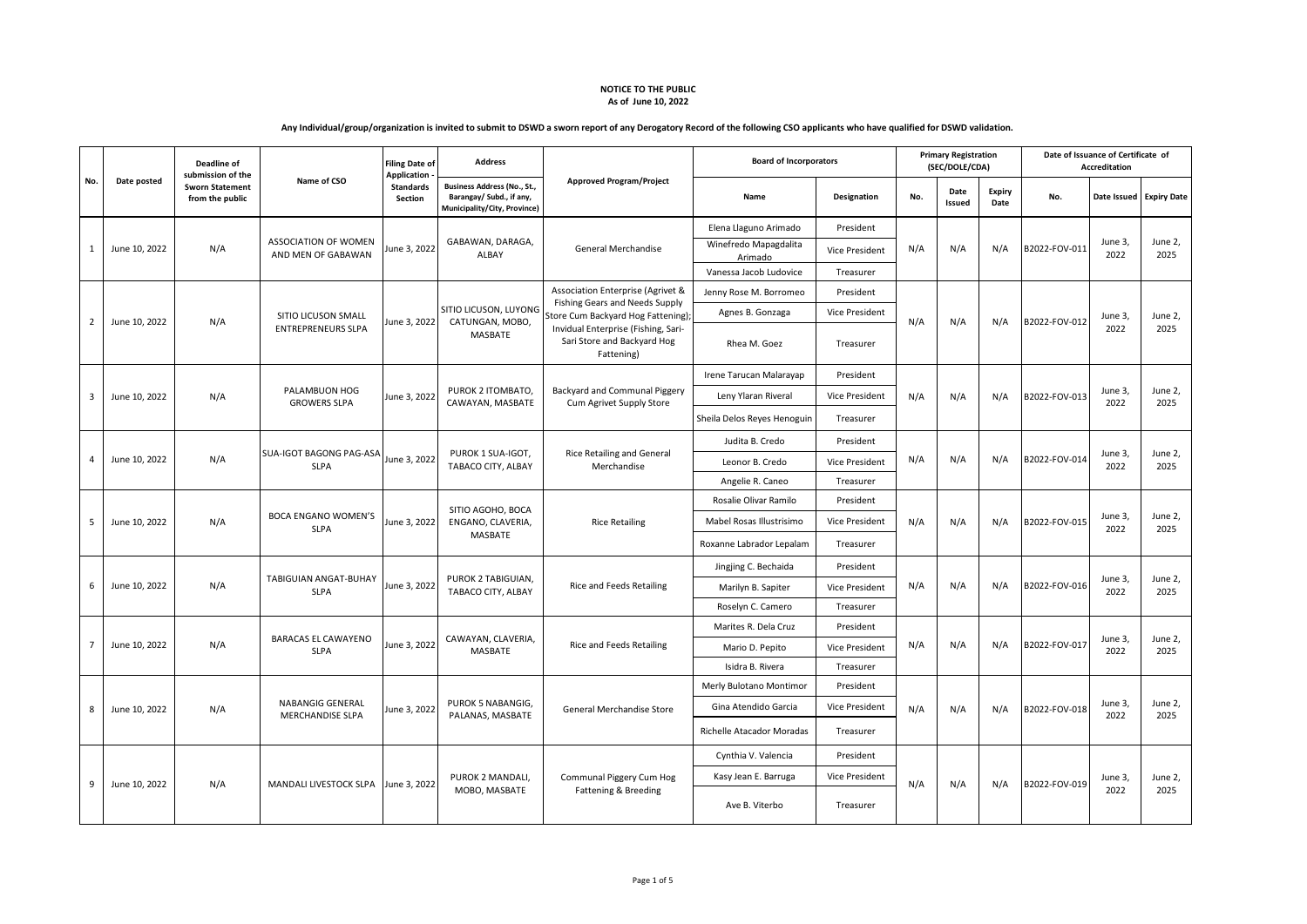|     |               | Deadline of<br>submission of the          |                                                | <b>Filing Date of</b><br><b>Application</b> | <b>Address</b>                                                                                 |                                                                 |                           | <b>Board of Incorporators</b> |     | <b>Primary Registration</b><br>(SEC/DOLE/CDA) |                |               | Date of Issuance of Certificate of<br><b>Accreditation</b> |                 |  |
|-----|---------------|-------------------------------------------|------------------------------------------------|---------------------------------------------|------------------------------------------------------------------------------------------------|-----------------------------------------------------------------|---------------------------|-------------------------------|-----|-----------------------------------------------|----------------|---------------|------------------------------------------------------------|-----------------|--|
| No. | Date posted   | <b>Sworn Statement</b><br>from the public | Name of CSO                                    | <b>Standards</b><br>Section                 | <b>Business Address (No., St.,</b><br>Barangay/ Subd., if any,<br>Municipality/City, Province) | <b>Approved Program/Project</b>                                 | Name                      | Designation                   | No. | Date<br>Issued                                | Expiry<br>Date | No.           | Date Issued Expiry Date                                    |                 |  |
|     |               |                                           |                                                |                                             |                                                                                                |                                                                 | Freddie C. Boribor        | President                     |     |                                               |                |               |                                                            |                 |  |
| 10  | June 10, 2022 | N/A                                       | SAMAHAN NG MARALITA SA<br><b>BULAN SLPA</b>    | June 3, 2022                                | SOMAGONGSONG,<br><b>BULAN, SORSOGON</b>                                                        | Egg Laying Production                                           | Winnie G. Duran           | Vice President                | N/A | N/A                                           | N/A            | B2022-FOV-020 | June 3,<br>2022                                            | June 2,<br>2025 |  |
|     |               |                                           |                                                |                                             |                                                                                                |                                                                 | Serapion C. Veloso        | Treasurer                     |     |                                               |                |               |                                                            |                 |  |
|     |               |                                           |                                                |                                             |                                                                                                |                                                                 | Consuelo M. Dela Cruz     | President                     |     |                                               |                |               |                                                            |                 |  |
| 11  | June 10, 2022 | N/A                                       | DINORONAN RICE, HOG AND<br>POULTRY SUPPLY SLPA | June 3, 2022                                | DINORONAN, DARAGA,<br>ALBAY                                                                    | Rice, Hog and Poultry Supply                                    | Agnes M. Mendioro         | Vice President                | N/A | N/A                                           | N/A            | B2022-FOV-021 | June 3,<br>2022                                            | June 2,<br>2025 |  |
|     |               |                                           |                                                |                                             |                                                                                                |                                                                 | Jimmielyn M. Magdaraog    | Treasurer                     |     |                                               |                |               |                                                            |                 |  |
|     |               |                                           |                                                |                                             |                                                                                                |                                                                 | Ma. Amalia Y. Evangelista | President                     |     |                                               |                |               |                                                            |                 |  |
| 12  | June 10, 2022 | N/A                                       | LINTIG SLPA                                    | June 3, 2022                                | BOCON, CARAMORAN<br>CATANDUANES                                                                | Fish Vending, et. al (Multiple<br>Projects)                     | Melinda B. Beo            | Vice President                | N/A | N/A                                           | N/A            | B2022-FOV-022 | June 3,<br>2022                                            | June 2,<br>2025 |  |
|     |               |                                           |                                                |                                             |                                                                                                |                                                                 | Wnnie S. Delos Reyes      | Treasurer                     |     |                                               |                |               |                                                            |                 |  |
|     |               |                                           |                                                |                                             |                                                                                                |                                                                 | Josephine G. Evangelista  | President                     |     |                                               |                |               |                                                            |                 |  |
| 13  | June 10, 2022 | N/A                                       | <b>SADAB SLPA</b>                              | June 3, 2022                                | BOCON, CARAMORAN,<br>CATANDUANES                                                               | Food Vending, et. al (Multiple<br>Projects)                     | Salde D. Manlangit        | Vice President                | N/A | N/A                                           | N/A            | B2022-FOV-023 | June 3,<br>2022                                            | June 2,<br>2025 |  |
|     |               |                                           |                                                |                                             |                                                                                                |                                                                 | Ailynn E. Breis           | Treasurer                     |     |                                               |                |               |                                                            |                 |  |
|     |               |                                           |                                                |                                             |                                                                                                |                                                                 | Benjamin D. Sanchez       | President                     |     |                                               |                |               |                                                            |                 |  |
| 14  | June 10, 2022 | N/A                                       | <b>STANDARD SLPA</b>                           | June 3, 2022                                | SAN ROQUE, PANDAN,<br>CATANDUANES                                                              | Abaca Farming, et. al. (Multiple<br>Projects)                   | Edna R. Tenerife          | Vice President                | N/A | N/A                                           | N/A            | B2022-FOV-024 | June 3,<br>2022                                            | June 2,<br>2025 |  |
|     |               |                                           |                                                |                                             |                                                                                                |                                                                 | Catherine B. Abines       | Treasurer                     |     |                                               |                |               |                                                            |                 |  |
|     |               |                                           |                                                |                                             | TABUGOC, PANDAN,                                                                               | Abaca Farming, et. al. (Multiple                                | Zenaida R. Obien          | President                     |     |                                               |                |               | June 3,                                                    | June 2,         |  |
| 15  | June 10, 2022 | N/A                                       | <b>KALMADO SLPA</b>                            | June 3, 2022                                | CATANDUANES                                                                                    | Projects)                                                       | Rowena F. Rojas           | <b>Vice President</b>         | N/A | N/A                                           | N/A            | B2022-FOV-025 | 2022                                                       | 2025            |  |
|     |               |                                           |                                                |                                             |                                                                                                |                                                                 | Marites G. Dela Peña      | Treasurer                     |     |                                               |                |               |                                                            |                 |  |
|     |               |                                           |                                                |                                             |                                                                                                |                                                                 | Myrna D. Isorena          | President                     |     |                                               |                |               | June 3,<br>2022                                            |                 |  |
| 16  | June 10, 2022 | N/A                                       | PANATAG SLPA                                   | June 3, 2022                                | TABUGOC, PANDAN,<br>CATANDUANES                                                                | Abaca Farming, et. al. (Multiple<br>Projects)                   | Milagros S. Tanajura      | Vice President                | N/A | N/A                                           | N/A            | B2022-FOV-026 |                                                            | June 2,<br>2025 |  |
|     |               |                                           |                                                |                                             |                                                                                                |                                                                 | Josie I. Oclarino         | Treasurer                     |     |                                               |                |               |                                                            |                 |  |
|     |               |                                           |                                                |                                             |                                                                                                |                                                                 | Lolito Ternida            | President                     |     |                                               |                |               |                                                            |                 |  |
| 17  | June 10, 2022 | N/A                                       | <b>CENTRO SLPA</b>                             | June 3, 2022                                | ASUNCION, VIGA,<br>CATANDUANES                                                                 | Ready-to-Wear Clothes Retailing, et.<br>al. (Multiple projects) | Belen Rima                | Vice President                | N/A | N/A                                           | N/A            | B2022-FOV-027 | June 3,<br>2022                                            | June 2,<br>2025 |  |
|     |               |                                           |                                                |                                             |                                                                                                |                                                                 | Henry Joy Beltran         | Treasurer                     |     |                                               |                |               |                                                            |                 |  |
|     |               |                                           |                                                |                                             |                                                                                                |                                                                 | Levie G. Icawat           | President                     |     |                                               |                |               |                                                            |                 |  |
| 18  | June 10, 2022 | N/A                                       | <b>EXTREME SLPA</b>                            | June 3, 2022                                | HIYOP, PANDAN,<br>CATANDUANES                                                                  | Abaca Farming, et. al. (Multiple<br>Projects)                   | Gemma A. De Quiroz        | Vice President                | N/A | N/A                                           | N/A            | B2022-FOV-028 | June 3,<br>2022                                            | June 2,<br>2025 |  |
|     |               |                                           |                                                |                                             |                                                                                                |                                                                 | Dolor E. Idanan           | Treasurer                     |     |                                               |                |               |                                                            |                 |  |
|     |               |                                           |                                                |                                             |                                                                                                |                                                                 | Gelyn B. Condeno          | President                     |     |                                               |                |               |                                                            | June 2,<br>2025 |  |
| 19  | June 10, 2022 | N/A                                       | <b>HIGHLANDS SLPA</b>                          | June 3, 2022                                | HIYOP, PANDAN,<br>CATANDUANES                                                                  | Sari-sari Store, et. al. (Multiple                              | Jose D. Icawat            | Vice President                | N/A | N/A                                           | N/A            | B2022-FOV-029 | June 3,<br>2022                                            |                 |  |
|     |               |                                           |                                                |                                             |                                                                                                | projects)                                                       | Cynthia S. De Quiros      | Treasurer                     |     |                                               |                |               |                                                            |                 |  |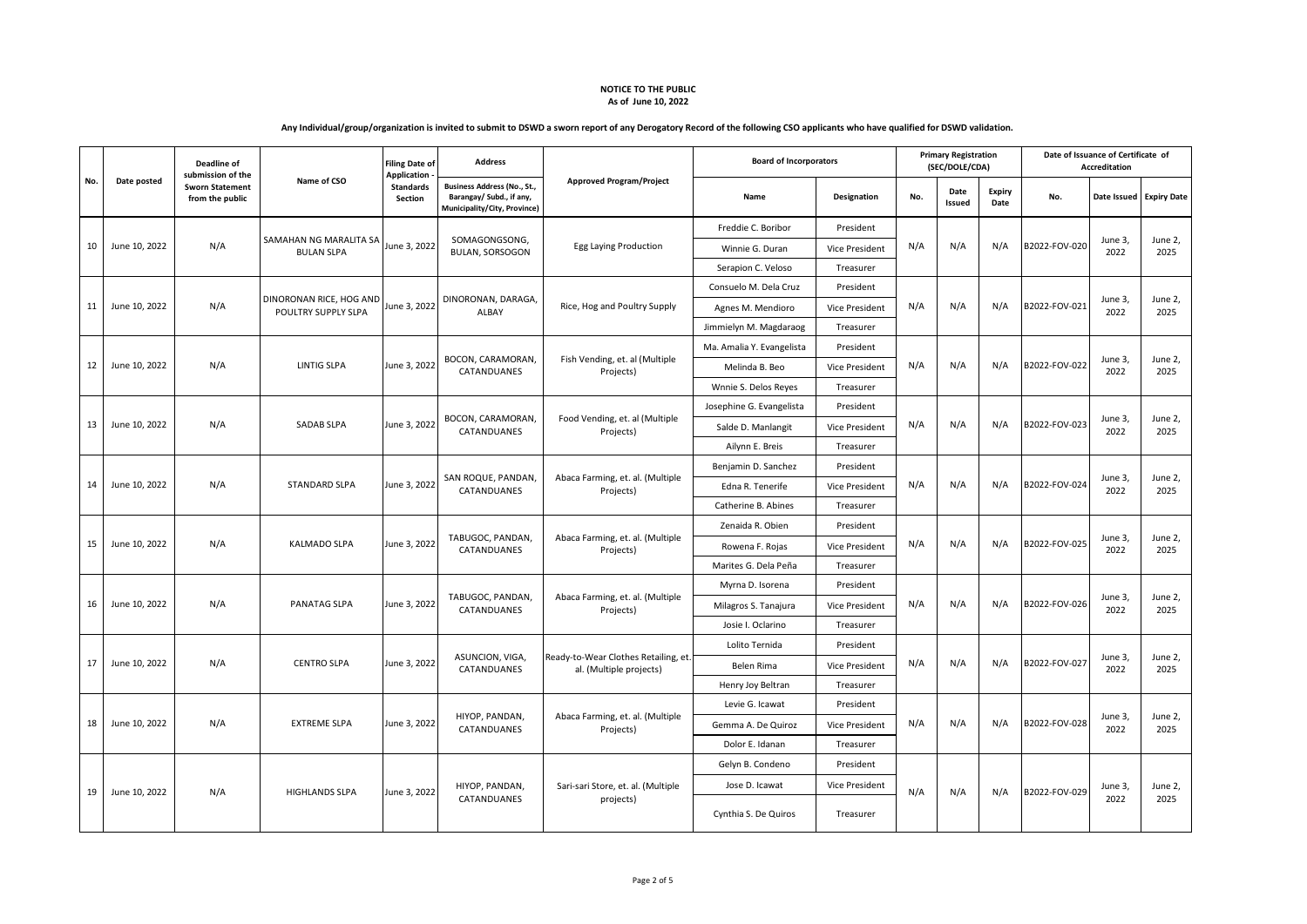| Any Individual/group/organization is invited to submit to DSWD a sworn report of any Derogatory Record of the following CSO applicants who have qualified for DSWD validation. |  |  |
|--------------------------------------------------------------------------------------------------------------------------------------------------------------------------------|--|--|
|--------------------------------------------------------------------------------------------------------------------------------------------------------------------------------|--|--|

|     |               | Deadline of<br>submission of the<br><b>Sworn Statement</b><br>from the public | Name of CSO                                  | <b>Filing Date of</b><br><b>Application</b> | <b>Address</b>                                                                          |                                                    | <b>Board of Incorporators</b>  |                       |     | <b>Primary Registration</b><br>(SEC/DOLE/CDA) |                       | Date of Issuance of Certificate of<br>Accreditation |                 |                         |              |                            |                                           |                     |           |     |  |  |  |      |      |
|-----|---------------|-------------------------------------------------------------------------------|----------------------------------------------|---------------------------------------------|-----------------------------------------------------------------------------------------|----------------------------------------------------|--------------------------------|-----------------------|-----|-----------------------------------------------|-----------------------|-----------------------------------------------------|-----------------|-------------------------|--------------|----------------------------|-------------------------------------------|---------------------|-----------|-----|--|--|--|------|------|
| No. | Date posted   |                                                                               |                                              | <b>Standards</b><br>Section                 | Business Address (No., St.,<br>Barangay/ Subd., if any,<br>Municipality/City, Province) | <b>Approved Program/Project</b>                    | Name                           | Designation           | No. | Date<br>Issued                                | <b>Expiry</b><br>Date | No.                                                 |                 | Date Issued Expiry Date |              |                            |                                           |                     |           |     |  |  |  |      |      |
|     |               |                                                                               |                                              |                                             | SAN ROQUE, PANDAN,<br>CATANDUANES                                                       |                                                    | Alma GS. Cerillo               | President             |     |                                               |                       |                                                     |                 |                         |              |                            |                                           |                     |           |     |  |  |  |      |      |
| 20  | June 10, 2022 | N/A                                                                           | <b>ABSOLUTE SLPA</b>                         | June 3, 2022                                |                                                                                         | Fish Selling, et. al. (Multiple<br>projects)       | Osita I. Trinidad              | <b>Vice President</b> | N/A | N/A                                           | N/A                   | B2022-FOV-030                                       | June 3,<br>2022 | June 2,<br>2025         |              |                            |                                           |                     |           |     |  |  |  |      |      |
|     |               |                                                                               |                                              |                                             |                                                                                         |                                                    | Maribel C. Idava               | Treasurer             |     |                                               |                       |                                                     |                 |                         |              |                            |                                           |                     |           |     |  |  |  |      |      |
|     |               |                                                                               |                                              |                                             |                                                                                         |                                                    | Divina L. Galicia              | President             |     |                                               |                       |                                                     |                 |                         |              |                            |                                           |                     |           |     |  |  |  |      |      |
| 21  | June 10, 2022 | N/A                                                                           | <b>BLUE VALLEY SLPA</b>                      | June 3, 2022                                | BALDOC, PANDAN,<br>CATANDUANES                                                          | Abaca Farming, et. al. (Multiple<br>Projects)      | Marites S. Mauricio            | <b>Vice President</b> | N/A | N/A                                           | N/A                   | B2022-FOV-031                                       | June 3.<br>2022 | June 2.<br>2025         |              |                            |                                           |                     |           |     |  |  |  |      |      |
|     |               |                                                                               |                                              |                                             |                                                                                         |                                                    | Jenifer S. Baltazar            | Treasurer             |     |                                               |                       |                                                     |                 |                         |              |                            |                                           |                     |           |     |  |  |  |      |      |
|     |               |                                                                               |                                              |                                             |                                                                                         |                                                    | Imelda G. Galicia              | President             |     |                                               |                       |                                                     |                 |                         |              |                            |                                           |                     |           |     |  |  |  |      |      |
| 22  | June 10, 2022 | N/A                                                                           | <b>VICTORIOUS SLPA</b>                       | June 3, 2022                                | BALDOC, PANDAN,<br>CATANDUANES                                                          | Abaca Farming, et. al. (Multiple<br>Projects)      | Alma C. Tadios                 | <b>Vice President</b> | N/A | N/A                                           | N/A                   | B2022-FOV-032                                       | June 3,<br>2022 | June 2,<br>2025         |              |                            |                                           |                     |           |     |  |  |  |      |      |
|     |               |                                                                               |                                              |                                             |                                                                                         |                                                    | Delmar T. Jimenez              | Treasurer             |     |                                               |                       |                                                     |                 |                         |              |                            |                                           |                     |           |     |  |  |  |      |      |
| 23  |               |                                                                               |                                              |                                             |                                                                                         |                                                    | Lorna T. Mauricio              | President             |     |                                               |                       |                                                     |                 |                         |              |                            |                                           |                     |           |     |  |  |  |      |      |
|     | June 10, 2022 | N/A                                                                           | MASALIGAN SLPA                               | June 3, 2022                                | BALDOC, PANDAN,<br>CATANDUANES                                                          | Abaca Farming, et. al. (Multiple<br>Projects)      | Liza C. Baltazar               | <b>Vice President</b> | N/A | N/A                                           | N/A                   | B2022-FOV-033                                       | June 3,<br>2022 | June 2,<br>2025         |              |                            |                                           |                     |           |     |  |  |  |      |      |
|     |               |                                                                               |                                              |                                             |                                                                                         |                                                    | Josefa L. Angulo               | Treasurer             |     |                                               |                       |                                                     |                 |                         |              |                            |                                           |                     |           |     |  |  |  |      |      |
|     |               |                                                                               |                                              |                                             |                                                                                         |                                                    | Jasmen Verdida Ty              | President             |     |                                               |                       |                                                     |                 |                         |              |                            |                                           |                     |           |     |  |  |  |      |      |
| 24  | June 10, 2022 | N/A                                                                           | NABANGIG HYDRPONIC<br><b>FARMING SLPA</b>    | June 3, 2022                                | PUROK 6 NABANGIG,<br>PALANAS, MASBATE                                                   | Lettuce Production using<br>Hydroponic NFT System  | Geraldine Almeñana<br>Atendido | <b>Vice President</b> | N/A | N/A                                           | N/A                   | B2022-FOV-034                                       | June 3,<br>2022 | June 2,<br>2025         |              |                            |                                           |                     |           |     |  |  |  |      |      |
|     |               |                                                                               |                                              |                                             |                                                                                         |                                                    | Christine Pasteteo Bello       | Treasurer             |     |                                               |                       |                                                     |                 |                         |              |                            |                                           |                     |           |     |  |  |  |      |      |
|     |               |                                                                               |                                              |                                             |                                                                                         |                                                    | Elsie L. Mendoza               | President             |     |                                               |                       |                                                     |                 |                         |              |                            |                                           |                     |           |     |  |  |  |      |      |
| 25  | June 10, 2022 | N/A                                                                           | SILVER SLPA                                  | June 3, 2022                                | OSMENA, BARAS,<br>CATANDUANES                                                           | Abaca Farming, et. al. (Multiple<br>Projects)      | Jennylen T. Timuat             | Vice President        | N/A | N/A                                           | N/A                   | B2022-FOV-035                                       | June 3,<br>2022 | June 2,<br>2025         |              |                            |                                           |                     |           |     |  |  |  |      |      |
|     |               |                                                                               |                                              |                                             |                                                                                         |                                                    | Adela B. Villaraza             | Treasurer             |     |                                               |                       |                                                     |                 |                         |              |                            |                                           |                     |           |     |  |  |  |      |      |
|     |               |                                                                               |                                              |                                             |                                                                                         |                                                    | Asuncion T. Frias              | President             |     |                                               |                       |                                                     | June 3,<br>2022 | June 2,<br>2025         |              |                            |                                           |                     |           |     |  |  |  |      |      |
| 26  | June 10, 2022 | N/A                                                                           | <b>TULAY SLPA</b>                            | June 3, 2022                                | SAN ISIDRO, VIGA,<br>CATANDUANES                                                        | Frozen Goods Retailing etc.<br>(Multiple Projects) | Celedonia Turalde              | <b>Vice President</b> | N/A | N/A                                           | N/A                   | B2022-FOV-036                                       |                 |                         |              |                            |                                           |                     |           |     |  |  |  |      |      |
|     |               |                                                                               |                                              |                                             |                                                                                         |                                                    | Nieva S. Visto                 | Treasurer             |     |                                               |                       |                                                     |                 |                         |              |                            |                                           |                     |           |     |  |  |  |      |      |
|     |               |                                                                               |                                              |                                             |                                                                                         | Additional Capital for Sari-Sari Store             | Maricel B. Villamor            | President             |     |                                               |                       |                                                     |                 | June 2,<br>2025         |              |                            |                                           |                     |           |     |  |  |  |      |      |
| 27  | June 10, 2022 | N/A                                                                           | <b>TAPPAT UMABAY EXTERIOR</b><br><b>SLPA</b> | June 3, 2022                                | <b>UMABAY EXTERIOR,</b><br>MOBO, MASBATE                                                | and Food Vending cum Communal                      | Mila G. Nuñez                  | Vice President        | N/A | N/A                                           | N/A                   | B2022-FOV-037                                       | June 3,<br>2022 |                         |              |                            |                                           |                     |           |     |  |  |  |      |      |
|     |               |                                                                               |                                              |                                             |                                                                                         | Piggery on Hog Raisers                             | Susana D. Garcia               | Treasurer             |     |                                               |                       |                                                     |                 |                         |              |                            |                                           |                     |           |     |  |  |  |      |      |
|     |               |                                                                               | <b>TAHONGAN NG</b>                           |                                             |                                                                                         |                                                    | Jose Ervin Grueso              | President             |     |                                               |                       |                                                     |                 |                         |              |                            |                                           |                     |           |     |  |  |  |      |      |
| 28  | June 10, 2022 | N/A                                                                           | <b>CARUHAYON SLP</b>                         | June 3, 2022                                | CARUHAYON, JUBAN,<br>SORSOGON                                                           | <b>Mussels Production</b>                          | <b>Archie Martinez</b>         | <b>Vice President</b> | N/A | N/A                                           | N/A                   | B2022-FOV-038                                       | June 3,<br>2022 | June 2,<br>2025         |              |                            |                                           |                     |           |     |  |  |  |      |      |
|     |               |                                                                               | <b>ASSOCIATION</b>                           |                                             |                                                                                         |                                                    | Veronica Santos                | Treasurer             |     |                                               |                       |                                                     |                 |                         |              |                            |                                           |                     |           |     |  |  |  |      |      |
|     |               |                                                                               |                                              |                                             |                                                                                         | Abaca Farming cum Abaca Fiber                      | Violeta A. Angeles             | President             |     |                                               |                       |                                                     |                 | June 2,                 |              |                            |                                           |                     |           |     |  |  |  |      |      |
|     |               |                                                                               |                                              |                                             | BURABOD,                                                                                | Production, Fish Vending and                       | Malou R. Aquino                | <b>Vice President</b> |     | N/A                                           | N/A                   | B2022-FOV-039                                       | June 3,         |                         |              |                            |                                           |                     |           |     |  |  |  |      |      |
| 29  | June 10, 2022 |                                                                               | N/A                                          |                                             |                                                                                         |                                                    |                                |                       |     |                                               |                       |                                                     |                 | <b>WISIK SLPA</b>       | June 3, 2022 | PANGANIBAN,<br>CATANDUANES | Poultry Raising Cum Broiler<br>Production | Danilo B. Fernandez | Treasurer | N/A |  |  |  | 2022 | 2025 |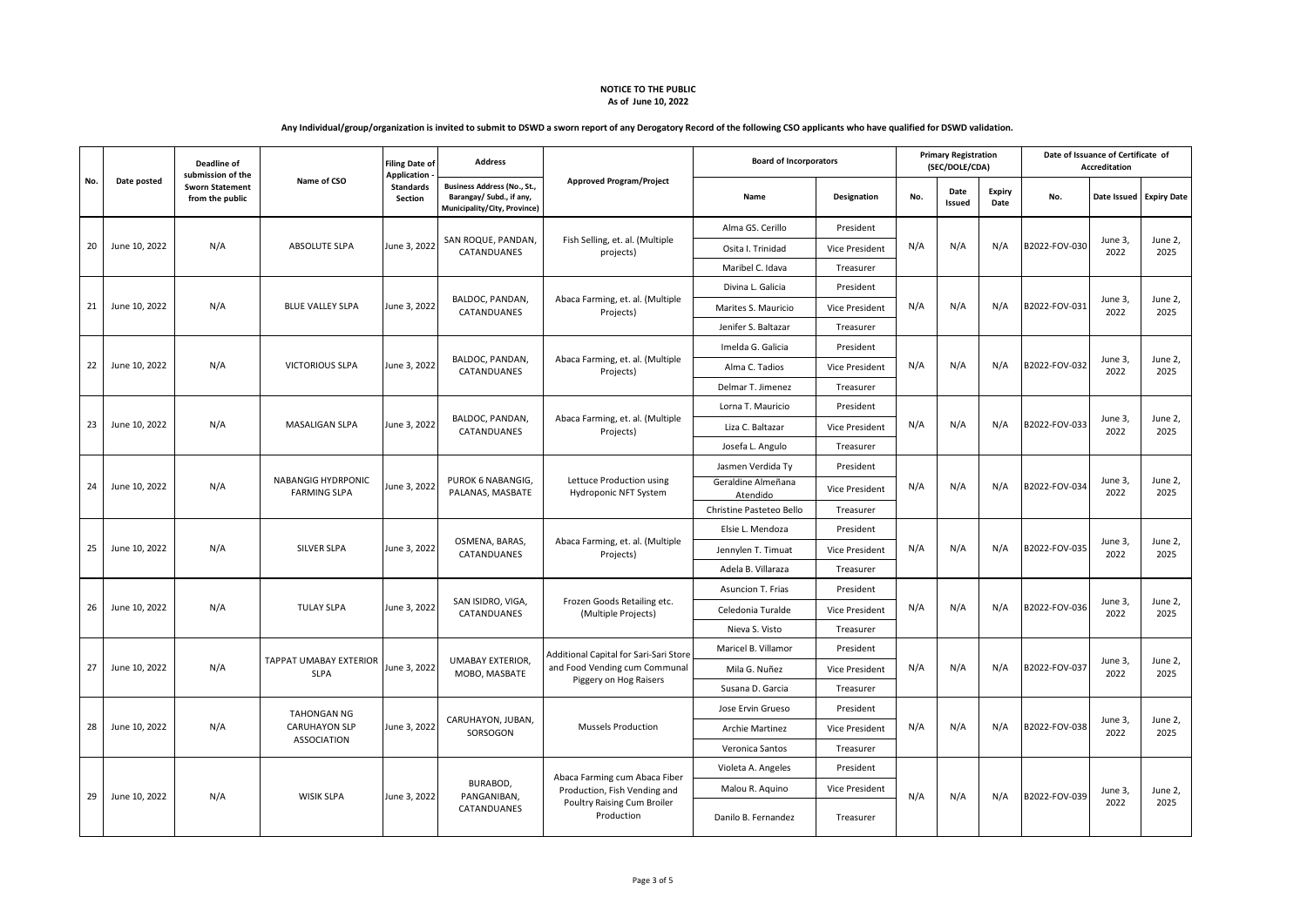|     |               | <b>Deadline of</b><br>submission of the   |                                                                         | <b>Filing Date of</b><br><b>Application</b> | <b>Address</b>                                                                          |                                                          | <b>Board of Incorporators</b> |                       |     | <b>Primary Registration</b><br>(SEC/DOLE/CDA) |                       | Date of Issuance of Certificate of<br>Accreditation |                 |                         |
|-----|---------------|-------------------------------------------|-------------------------------------------------------------------------|---------------------------------------------|-----------------------------------------------------------------------------------------|----------------------------------------------------------|-------------------------------|-----------------------|-----|-----------------------------------------------|-----------------------|-----------------------------------------------------|-----------------|-------------------------|
| No. | Date posted   | <b>Sworn Statement</b><br>from the public | Name of CSO                                                             | <b>Standards</b><br>Section                 | Business Address (No., St.,<br>Barangay/ Subd., if any,<br>Municipality/City, Province) | <b>Approved Program/Project</b>                          | Name                          | <b>Designation</b>    | No. | Date<br>Issued                                | <b>Expiry</b><br>Date | No.                                                 |                 | Date Issued Expiry Date |
|     |               |                                           |                                                                         |                                             | <b>BAGONG BAYAN,</b><br>PANGANIBAN,<br>CATANDUANES                                      |                                                          | Michael A. Tolledo            | President             |     |                                               |                       |                                                     |                 |                         |
| 30  | June 10, 2022 | N/A                                       | <b>KANPAREL SLPA</b>                                                    | June 3, 2022                                |                                                                                         | Poultry Raising Cum Broiler<br>Production                | Arlyn V. Naval                | Vice President        | N/A | N/A                                           | N/A                   | B2022-FOV-040                                       | June 3,<br>2022 | June 2,<br>2025         |
|     |               |                                           |                                                                         |                                             |                                                                                         |                                                          | Ailene P. Tuplano             | Treasurer             |     |                                               |                       |                                                     |                 |                         |
|     |               |                                           |                                                                         |                                             |                                                                                         |                                                          | Jenelyn V. Onting             | President             |     |                                               |                       |                                                     |                 |                         |
| 31  | June 10, 2022 | N/A                                       | <b>BATAPA SLPA</b>                                                      | June 3, 2022                                | TAOPON, PANGANIBAN<br>CATANDUANES                                                       | Poultry Raising Cum Broiler<br>Production                | Norma A. Dela Cruz            | Vice President        | N/A | N/A                                           | N/A                   | B2022-FOV-041                                       | June 3,<br>2022 | June 2,<br>2025         |
|     |               |                                           |                                                                         |                                             |                                                                                         |                                                          | Jona DC Evangelista           | Treasurer             |     |                                               |                       |                                                     |                 |                         |
|     |               |                                           |                                                                         |                                             |                                                                                         |                                                          | Felisa C Bareng               | President             |     |                                               |                       |                                                     |                 |                         |
| 32  | June 10, 2022 | N/A                                       | <b>GALAXY SLPA</b>                                                      | June 3, 2022                                | DISTRICT II, GIGMOTO,<br>CATANDUANES                                                    | Abaca Farming Cum Abaca Fiber<br>Production              | Susan A. Tatad                | Vice President        | N/A | N/A                                           | N/A                   | B2022-FOV-042                                       | June 3,<br>2022 | June 2,<br>2025         |
|     |               |                                           |                                                                         |                                             |                                                                                         |                                                          | Abigail G. Tating             | Treasurer             |     |                                               |                       |                                                     |                 |                         |
|     | June 10, 2022 |                                           |                                                                         |                                             | CARAGUMIHAN, BARAS<br>CATANDUANES                                                       | Abaca Farming Cum Abaca Fiber                            | Nemia C. Taniegra             | President             |     |                                               |                       |                                                     |                 |                         |
| 33  |               | N/A                                       | SAMAHAN SLPA                                                            | June 3, 2022                                |                                                                                         | Production, et. al (Multiple projects                    | Rosvi M. Camacho              | Vice President        | N/A | N/A                                           | N/A                   | B2022-FOV-043                                       | June 3,<br>2022 | June 2,<br>2025         |
|     |               |                                           |                                                                         |                                             |                                                                                         | in one association)                                      | Anabell R. Oliman             | Treasurer             |     |                                               |                       |                                                     |                 |                         |
| 34  |               |                                           |                                                                         |                                             |                                                                                         |                                                          | Jessie T. Timajo              | President             |     |                                               |                       |                                                     |                 | June 2,<br>2025         |
|     | June 10, 2022 | N/A                                       | RIVERSIDE SLPA                                                          | June 3, 2022                                | BUENAVISTA, BARAS,<br>CATANDUANES                                                       | Sari-sari Store, et. al. (Multiple<br>projects)          | Nelia P. Taniegra             | Vice President        | N/A | N/A                                           | N/A                   | B2022-FOV-044                                       | June 3,<br>2022 |                         |
|     |               |                                           |                                                                         |                                             |                                                                                         |                                                          | Melvin T. Butial              | Treasurer             |     |                                               |                       |                                                     |                 |                         |
|     |               |                                           |                                                                         |                                             |                                                                                         | Abaca Fiber Production, et. al                           | Grace A. Barachina            | President             |     |                                               |                       |                                                     | June 2,         |                         |
| 35  | June 10, 2022 | N/A                                       | <b>AGILA SLPA</b>                                                       | June 3, 2022                                | BATOLINAO, BARAS,<br>CATANDUANES                                                        | (Multiple projects in one<br>association)                | Nimfa T. Tresvalles           | Vice President        | N/A | N/A                                           | N/A                   | B2022-FOV-045                                       | June 3,<br>2022 | 2025                    |
|     |               |                                           |                                                                         |                                             |                                                                                         |                                                          | Josefina R. Sanchez           | Treasurer             |     |                                               |                       |                                                     |                 |                         |
|     |               | N/A                                       | <b>SITIO TANGKUHONG</b><br><b>FISHERFOLKS SLP</b><br><b>ASSOCIATION</b> |                                             | SITIO TANGKUHONG,<br>June 3, 2022 POLO DACU, MANDAON<br>MASBATE                         | Bangus Farming using Fish Cage<br>Technology             | Edmarie Celon Borejon         | President             |     |                                               |                       |                                                     |                 | June 2,<br>2025         |
| 36  | June 10, 2022 |                                           |                                                                         |                                             |                                                                                         |                                                          | Rosalie Velarde Refil         | <b>Vice President</b> | N/A | N/A                                           | N/A                   | B2022-FOV-047                                       | June 3,<br>2022 |                         |
|     |               |                                           |                                                                         |                                             |                                                                                         |                                                          | Ederlou Azuelo Celon          | Treasurer             |     |                                               |                       |                                                     |                 |                         |
|     |               |                                           |                                                                         |                                             |                                                                                         |                                                          | Mercy Maestre Tenorio         | President             |     |                                               |                       |                                                     |                 |                         |
| 37  | June 10, 2022 | N/A                                       | NAGKAKAISA EGG<br>PRODUCTION DAYAO SLPA                                 | June 3, 2022                                | DAYAO, MANDAON,<br>MASBATE                                                              | <b>Egg Production</b>                                    | Cheryl Arenajo Obligar        | Vice President        | N/A | N/A                                           | N/A                   | B2022-FOV-048                                       | June 3,<br>2022 | June 2,<br>2025         |
|     |               |                                           |                                                                         |                                             |                                                                                         |                                                          | Michelle Cioco Manucan        | Treasurer             |     |                                               |                       |                                                     |                 |                         |
|     |               |                                           | MABATO-BATO EGG                                                         |                                             |                                                                                         |                                                          | Juvelyn Refil Bihag           | President             |     |                                               |                       |                                                     |                 |                         |
| 38  | June 10, 2022 | N/A                                       | PRODUCTION COOPERATIVE June 3, 2022                                     |                                             | MABATO-BATO,<br>MANDAON, MASBATE                                                        | <b>Egg Production</b>                                    | Efren Aganan Riza             | Vice President        | N/A | N/A                                           | N/A                   | B2022-FOV-049                                       | June 3,<br>2022 | June 2,<br>2025         |
|     |               |                                           | <b>SLP ASSOCIATION</b>                                                  |                                             |                                                                                         |                                                          | Melissa Catubera Dequino      | Treasurer             |     |                                               |                       |                                                     |                 |                         |
|     |               |                                           |                                                                         |                                             |                                                                                         |                                                          | Analyn Eco Pepito             | President             |     |                                               |                       |                                                     | June 3,         | June 2,<br>2025         |
|     |               | N/A                                       | <b>ESTAMPAR CATTLE</b><br><b>FARMERS SLPA</b>                           | June 3, 2022                                |                                                                                         | ESTAMPAR, CATAINGAN, Backyard Cattle Raising Cum Calving | Amy Verunque Andaya           | Vice President        | N/A | N/A                                           | N/A                   | B2022-FOV-050                                       |                 |                         |
| 39  | June 10, 2022 |                                           |                                                                         |                                             | <b>MASBATE</b>                                                                          | and Breeding                                             | Jonna Paustorilla Lirazan     | Treasurer             |     |                                               |                       |                                                     | 2022            |                         |